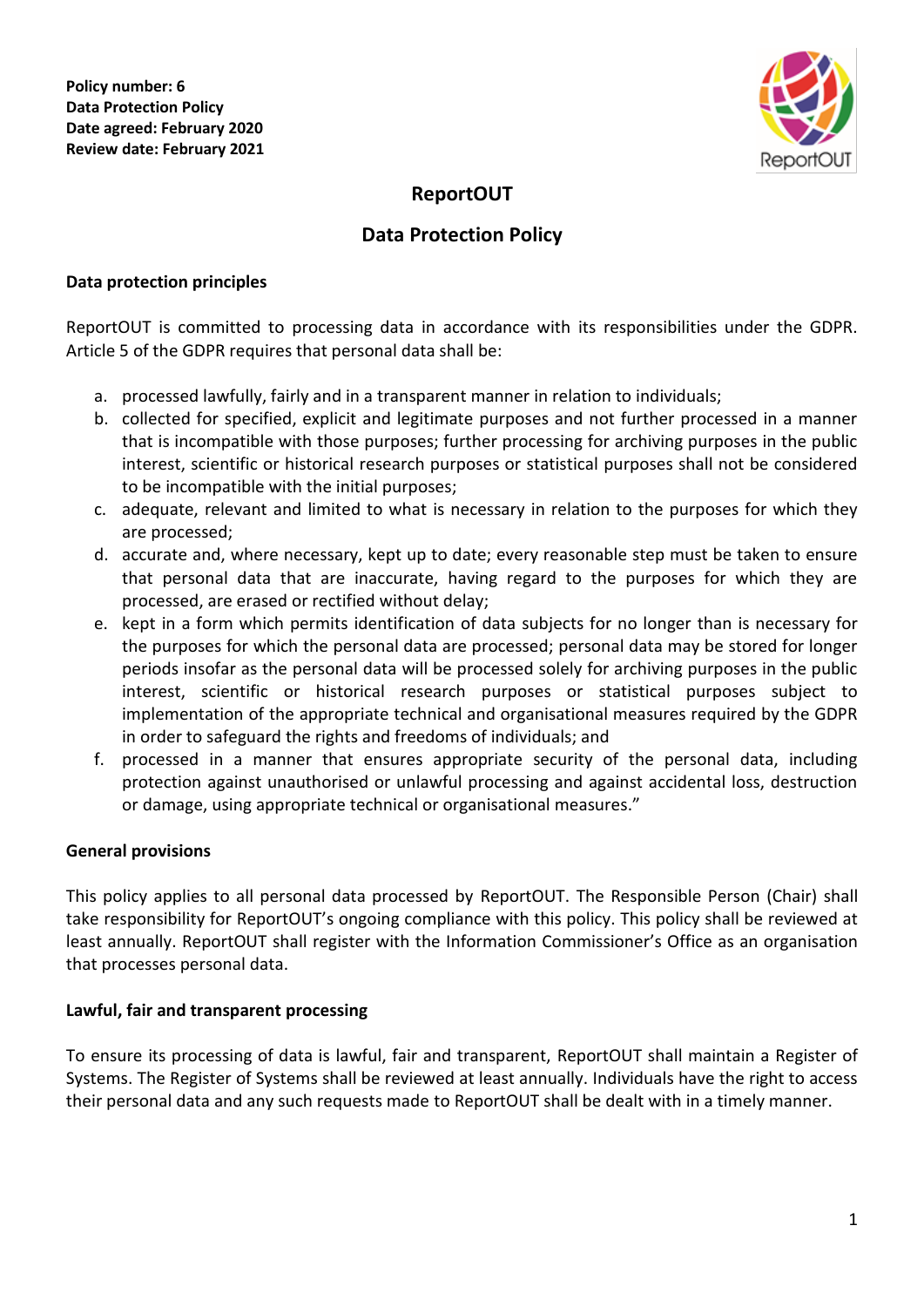



All data processed by ReportOUT must be done on one of the following lawful bases: consent, contract, legal obligation, vital interests, public task or legitimate interests (see ICO guidance for more [information\)](https://ico.org.uk/for-organisations/guide-to-the-general-data-protection-regulation-gdpr/lawful-basis-for-processing/). ReportOUT shall note the appropriate lawful basis in the Register of Systems. Where consent is relied upon as a lawful basis for processing data, evidence of opt-in consent shall be kept with the personal data. Where communications are sent to individuals based on their consent, the option for the individual to revoke their consent should be clearly available and systems should be in place to ensure such revocation is reflected accurately in ReportOUT's systems.

## **Data minimisation**

ReportOUT shall ensure that personal data are adequate, relevant and limited to what is necessary in relation to the purposes for which they are processed.

## **Accuracy**

ReportOUT shall take reasonable steps to ensure personal data is accurate. Where necessary for the lawful basis on which data is processed, steps shall be put in place to ensure that personal data is kept up to date.

## **Archiving and removal**

To ensure that personal data is kept for no longer than necessary, ReportOUT shall put in place an archiving policy for each area in which personal data is processed and review this process annually. The archiving policy shall consider what data should/must be retained, for how long, and why. In this case, personal staff and volunteer data shall be kept by ReportOUT for twelve months for suitable references. Email addresses and any other suitable data from the public will be kept on record for newsletters until the person requests to unsubscribe or asks for details to be taken off ReportOUT's records.

## **Security**

ReportOUT shall ensure that personal data is stored securely using modern software that is kept-up-todate. Access to personal data shall be limited to personnel who need access and appropriate security should be in place to avoid unauthorised sharing of information. When personal data is deleted this should be done safely such that the data is irrecoverable. Appropriate back-up and disaster recovery solutions shall be in place.

## **Breach**

In the event of a breach of security leading to the accidental or unlawful destruction, loss, alteration, unauthorised disclosure of, or access to, personal data, ReportOUT shall promptly assess the risk to people's rights and freedoms and if appropriate report this breach to the ICO [\(more information on the](https://ico.org.uk/for-organisations/guide-to-the-general-data-protection-regulation-gdpr/personal-data-breaches/)  [ICO website\)](https://ico.org.uk/for-organisations/guide-to-the-general-data-protection-regulation-gdpr/personal-data-breaches/).